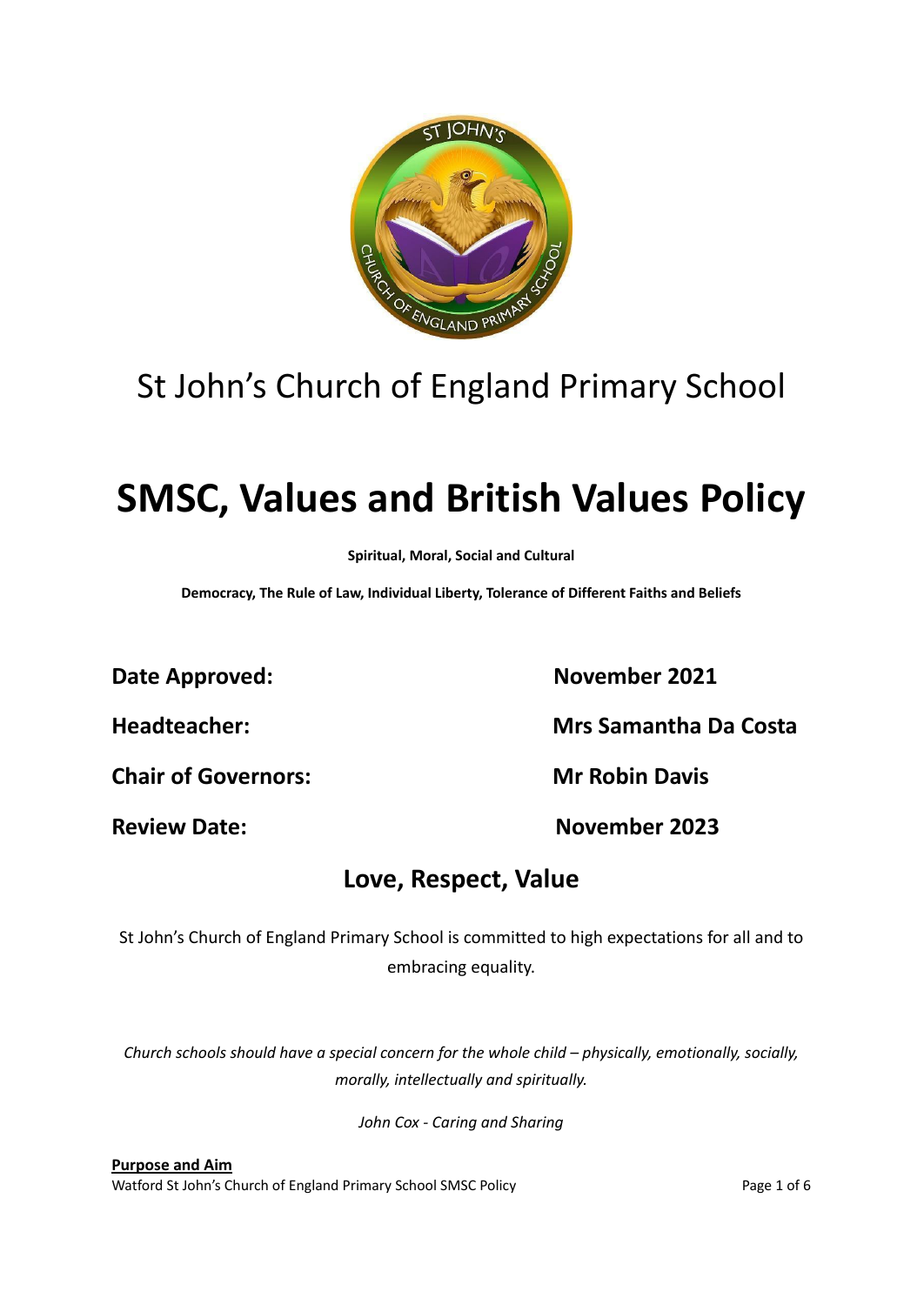The school provides a unique educational experience for children in Watford through its Christian ethos, together with its understanding of the needs of the community and the pupils. It is totally committed to high standards at the heart of a richly diverse community. The education and services we provide serve the whole community, providing quality education and the improvement of life chances for all.

St John's values and makes the most of its dynamic blend of ethnicities, languages, cultures and religions. We welcome children from Christian families, from other faiths and from no faith backgrounds. The ethos of St John's is based on core Christian values. These underpin all elements of school life, and enable every child to develop as a moral, social, spiritual and cultural human being.

The school's SMSC policy is built on the Gospel values of Christ and is inclusive by its very nature. SMSC development sits at the core of our school and is evident throughout the school day both in the curriculum and wider school life. It is evident in the children's work, their attitudes to learning, our relationships within the school community, our worship and the school environment.

Every child, whatever their background, will be valued as a unique child of God, and will be enabled to grow in confidence, self-belief and with positive contributions to make to our society.

#### **Spiritual, Moral, Social and Cultural development (SMSC)**

Whilst each dimension is outlined separately there is a great deal of overlap between the four areas.

#### **Spiritual**

Spiritual development: enables people to look within themselves, at their relationships with others, and at the wider world. The spiritual development of all our children is addressed through the ethos of the school.

As a Church of England school, prayer, worship, celebration of festivals and reading/reflection on the Bible within Collective Worship, RE and the wider curriculum will all contribute to the pupils' spiritual development.

We are committed to:

- celebrating the religious and non-religious beliefs and values that all our pupils bring as part of their family/culture heritage and to building an awareness of and respect for others' spiritual and religious beliefs
- fostering common human values and building spiritual capacities to promote self-worth
- developing self-esteem and valuing others
- helping our pupils to come to an understanding of themselves as unique individuals and encouraging them to reflect on ultimate questions
- developing our pupils' curiosity, imagination, creativity and promoting a sense of awe and wonder.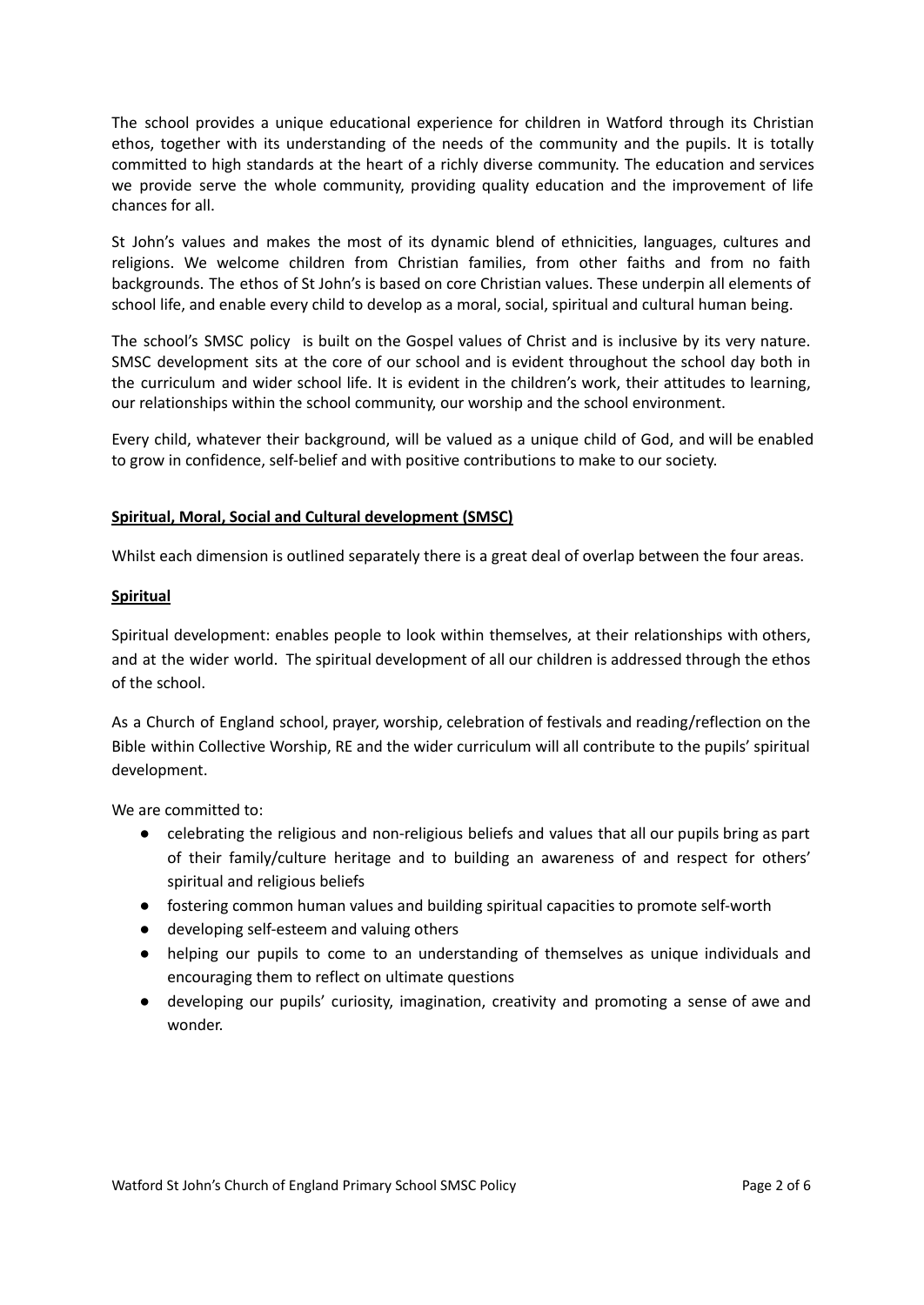#### **Moral**

Moral development: knowing what is right and wrong and acting on it accordingly. We are committed to encouraging pupils to:

- be truthful and honest
- respect the rights and property of others, their opinions and customs; even when they are different from our own
- help others
- solve differences of opinion in non-violent ways

Consequently we reject all forms of bullying, cruelty, dishonesty, violence and discrimination.

Values: Justice, Tolerance, Forgiveness, Responsibility, Honesty, Courage

#### **Social**

Social development: developing an understanding of rights and responsibilities of living in community as well as of being a "responsible citizen".

We are committed to:

- fostering the skill and qualities of team-building through the development of self-confidence, co-operation, sensitivity to others, reliability, initiative and understanding
- providing an environment where pupils can take responsibility for themselves and others in school and the wider society
- encouraging the building of positive relationships to form successful friendships

Values: Respect, Love, Peace, Co-operation, Hope

#### **Cultural**

Cultural development: knowledge and understanding of others' cultural traditions. We value and celebrate the cultural diversity of our school, our society and the world by:

- promoting an appreciation of our own cultural traditions and encouraging an appreciation of other peoples' cultural traditions
- celebrating the richness of culture and tradition

We show our commitment to the Gospel value by recognising and respecting the beliefs, celebrations and faith of all members of our school community.

#### **SMSC development of our pupils**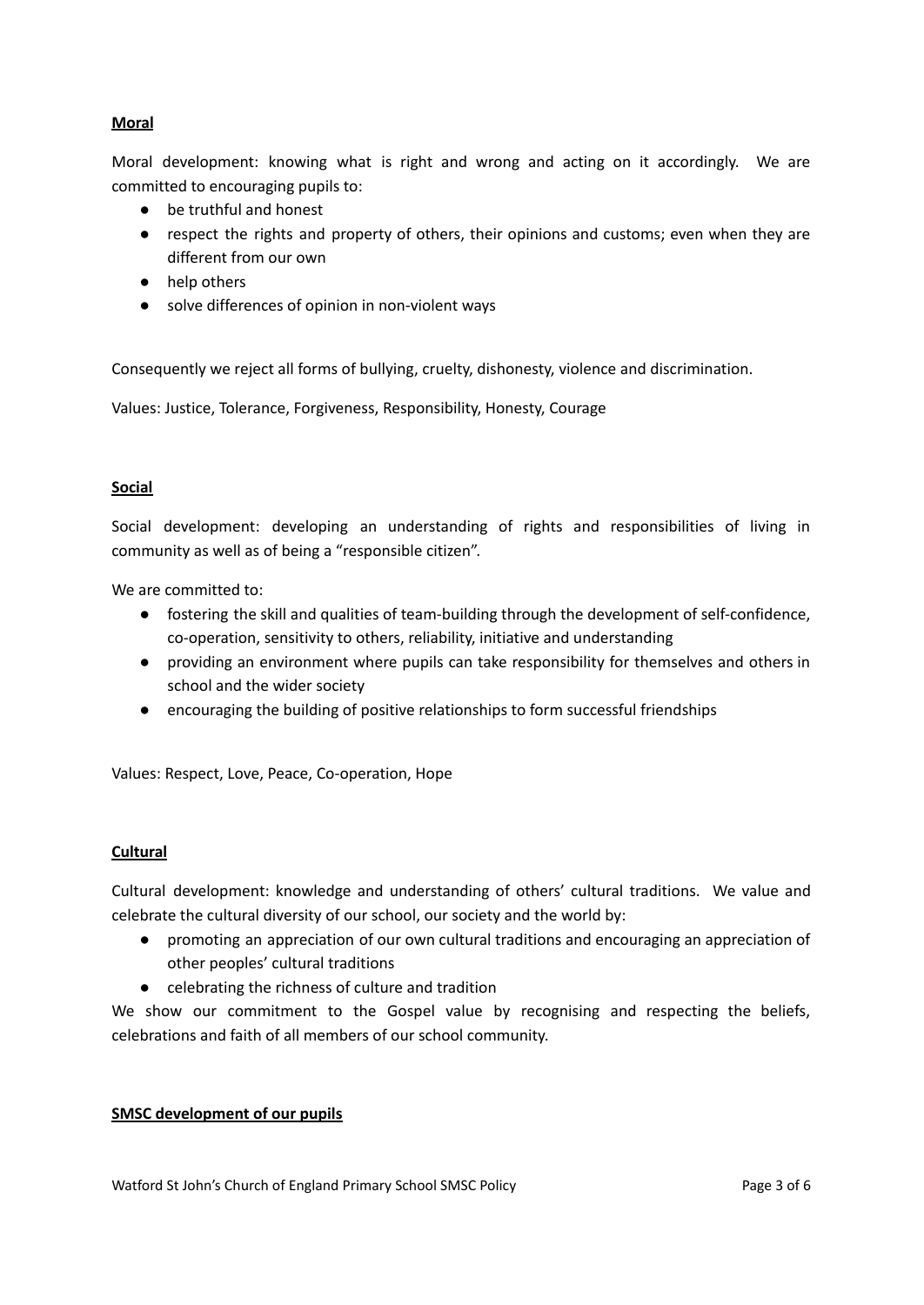In the light of these four areas we will ensure that the SMSC development of our pupils is promoted across the curriculum and in the wider life of the school by:

- providing an appropriate range of effective teaching and learning strategies that enables pupils to reflect on and respond to the issues of SMSC importance and concern
- maintain a positive climate in school in which all are valued and respected and expected to make a positive contribution
- encouraging teachers to plan for and respond to opportunities to promote SMSC development and to ensure subject leaders have an understanding of SMSC education in their subject
- recognising the importance of our collective worship programme in supporting and encouraging SMSC development
- reviewing the effectiveness and impact of our policy and practice as part of our cycle of school development.

The following policies are closely linked with our spiritual, moral, social and cultural policy:

- School Vision, Values and Ethos Statement
- Inclusion Policy
- Equality Statement
- Collective Worship Policy
- Subject area policies; especially, but not exclusively, RE, PSHE

#### **VALUES**

Every month we have a different value for the children to deepen their understanding and experience of:

| <b>MONTH</b> | <b>VALUE</b>                    |
|--------------|---------------------------------|
| September    | Growing Together (Co-operation) |
| October      | Thankfulness                    |
| November     | Courage                         |
| December     | Joy (Advent)                    |
| January      | Respect                         |
| February     | Love                            |
| March        | Forgiveness (Lent)              |
| April        | Hope (Easter)                   |
| May          | Friendship (Service)            |
| June         | Peace (and Justice)             |
| July         | Wisdom (and Trust)              |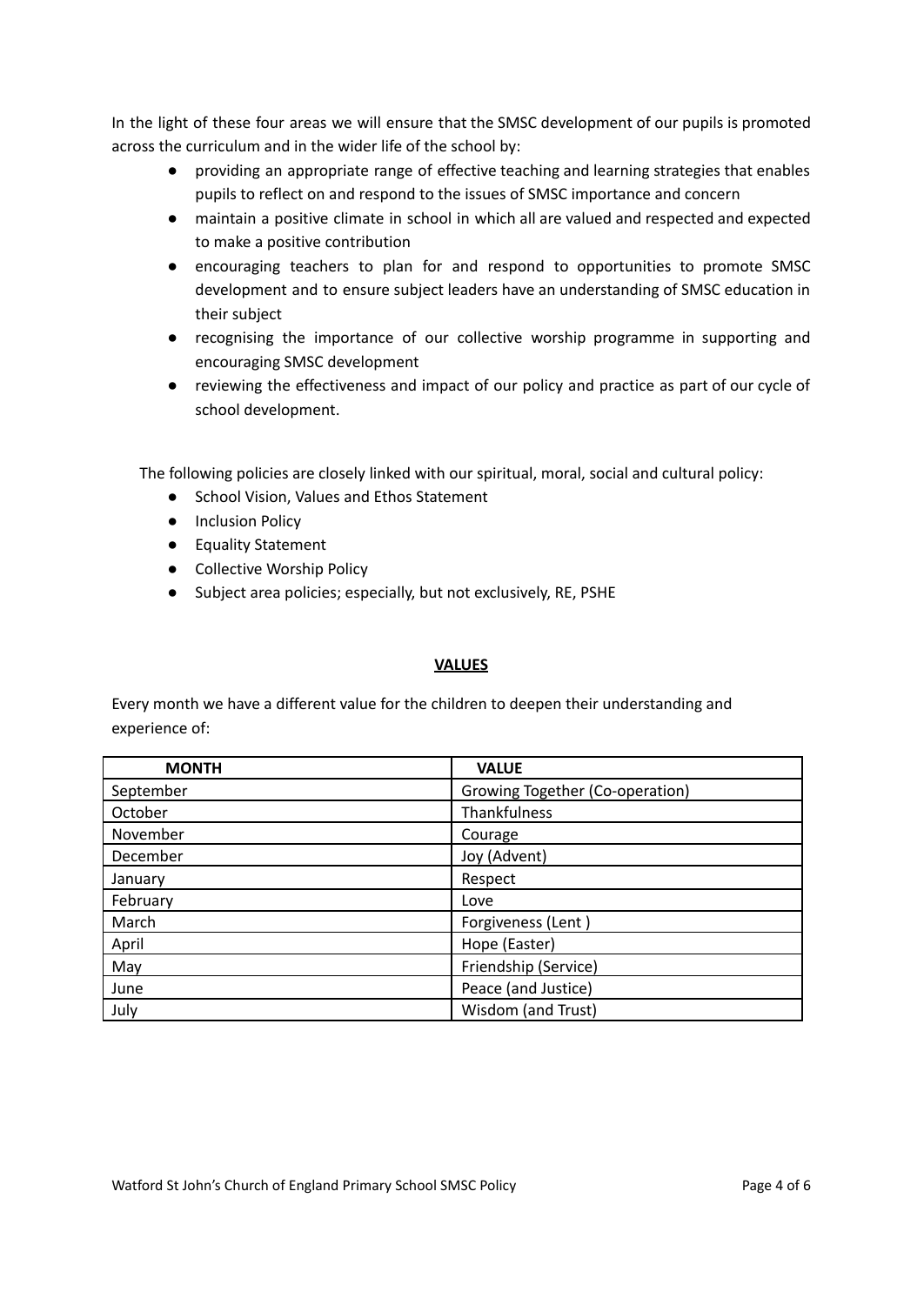#### **BRITISH VALUES**

At St John's Church of England School 'British Values' are promoted through our spiritual, moral, social and cultural education and through our school/Gospel values. These values and SMSC development permeate the School's curriculum, both formal and informal, and support the development of the 'whole child'.

#### **DEMOCRACY**

**Links to school Values:** Respect**,** Growing Together

#### *UN CRC Article 12:*

*Children have the right to say what they think should happen when adults are making decisions that affect them, and to have their opinions taken into account*

- Democracy is embedded at the school
- Pupil voice and 'talk' is valued highly at St John's
- Children are actively taught to listen and respond respectfully to their peers and adults in school and adults in school listen and respond respectfully both to children and all other adults

#### **THE RULE OF LAW**

Links to school values: Respect, Peace, Wisdom

#### *UN CRC Article 19*

*Governments should ensure that children are properly cared for and protect them from violence, abuse and neglect by their parents, or anyone else who looks after them*

- The Gospel values guide us in our understanding of truth and justice
- The children are involved in drawing up class rules each year
- We provide an orderly and caring atmosphere for learning and teaching to take place
- From Reception children are taught that the school has rules and why these rules are important to keep everyone safe
- Good behaviour is celebrated and children learn about the consequences when rules are broken
- Through the RE curriculum and assemblies linked to the Gospel values, children are taught the difference between right and wrong and are supported to develop a strong sense of morality and to make the right choices even when it is difficult
- We teach the children about the development of the rule of Law in English Law and a legal system inspired by Christian values
- The rule of Law is promoted through teaching that we are all governed by rules that have to be obeyed in society

#### **INDIVIDUAL LIBERTY**

Links to school values: Respect, Friendship, Courage, Love

UN CRC Article 31: All children have a right to relax and play and to join a wide range of activities

Watford St John's Church of England Primary School SMSC Policy **Page 5 of 6** Page 5 of 6